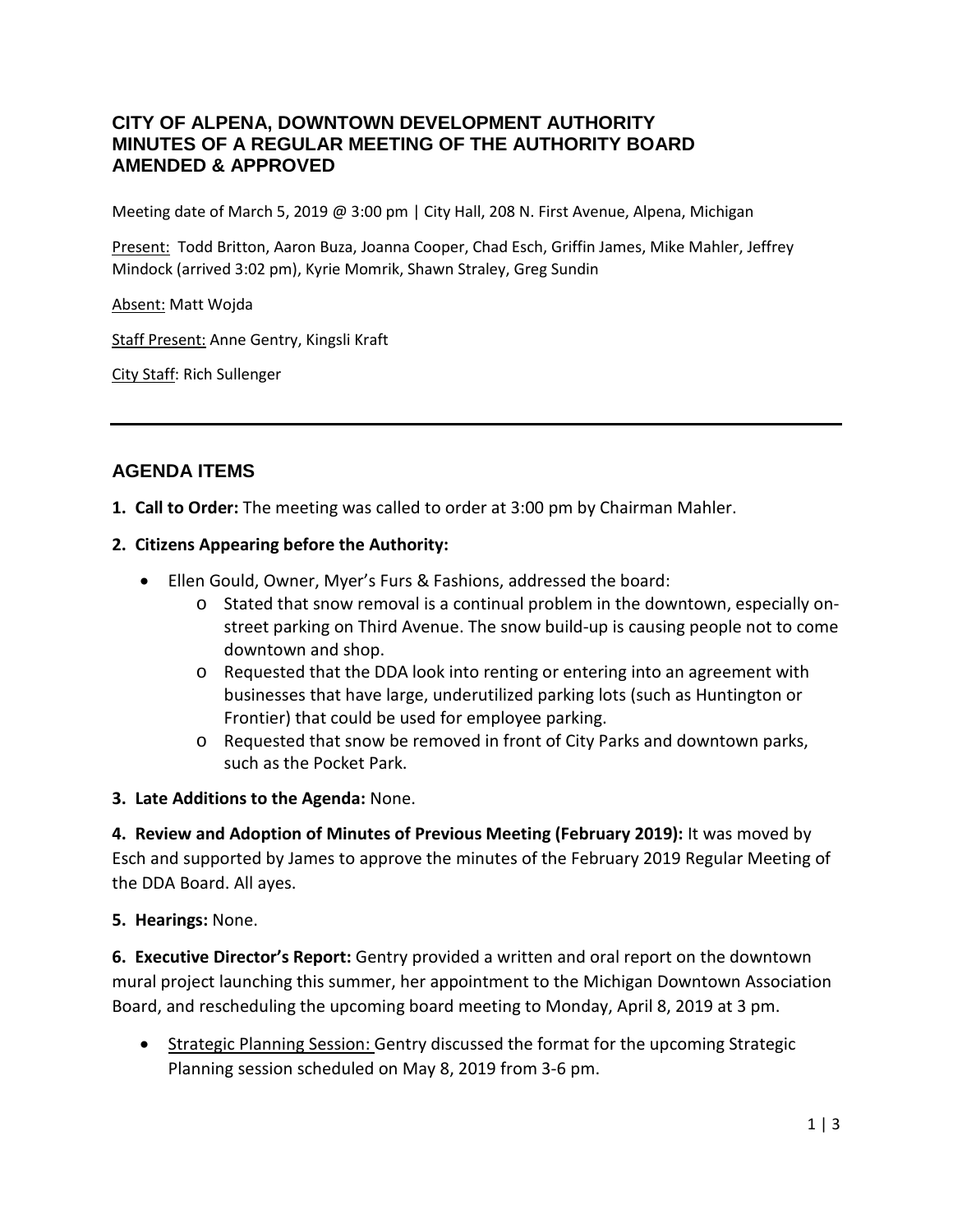- Employee Compensation: It was moved by Esch and supported by James to adjust compensation for our two part-time employees as proposed. A budget amendment will be prepared for next meeting if necessary. All ayes.
	- o Kingsli (Marketing & Outreach Coordinator): Able to work up to 35 hrs/week. Raise wage to \$11.50/hr immediately, raise to \$13/hr effective July 1, 2019, and evaluate performance annually (September).
	- o Savannah (Parking Attendant): Raise wage to \$10/hr immediately, raise to \$11/hr effective July 1, 2019, and evaluate performance annually (February).

# **7. Correspondence:** None to report.

**8. Review and Acceptance of Monthly Financial Reports (February 2019):** It was moved by Esch and supported by Britton to approve the Financial Reports for February 2019. All ayes.

# **9. Committee Reports**

- a. Budget/ Finance: Gentry reported on the first draft of the budget for FY 2019/2020.
- b. **Education & Promotion:** Gentry provided an update on the Blues Fest move downtown, the DDA's portion of activities for the afternoon, and a digital marketing plan to be executed this summer.
- c. Design & Beautification: Gentry provided an update on researching new bike racks and planters for the downtown and launching a banner competition to replace the existing banners downtown.
- d. Economic Development: Gentry provided an update on the format for the strategic planning session and a brief discussion about listing the downtown as a district on the National Register of Historic Places.
- e. Parking: Gentry provided an update on the new parking attendant and bike parking.
	- Bike Parking: Sundin reviewed the plan for consolidated bike parking as prepared by City staff and reviewed by the DDA Parking committee. The plan is to install two shelters this year and an additional in the next fiscal year, all pending City Council Approval. It was moved by Esch and supported by Straley to contribute \$10,000 from fund balance to Phase I of the updates. All ayes.

**10. Report from the City of Alpena:** A brief update was given about snow removal and Sundin's announcement of retirement at the end of this year.

# **11. Unfinished Business:**

• Potential Property Acquisition: It was moved by Esch and seconded by Straley to move to closed session to discuss potential property acquisition. Roll call vote was taken, all ayes. (4:23 pm).

*(Esch left at 4:45 pm).*